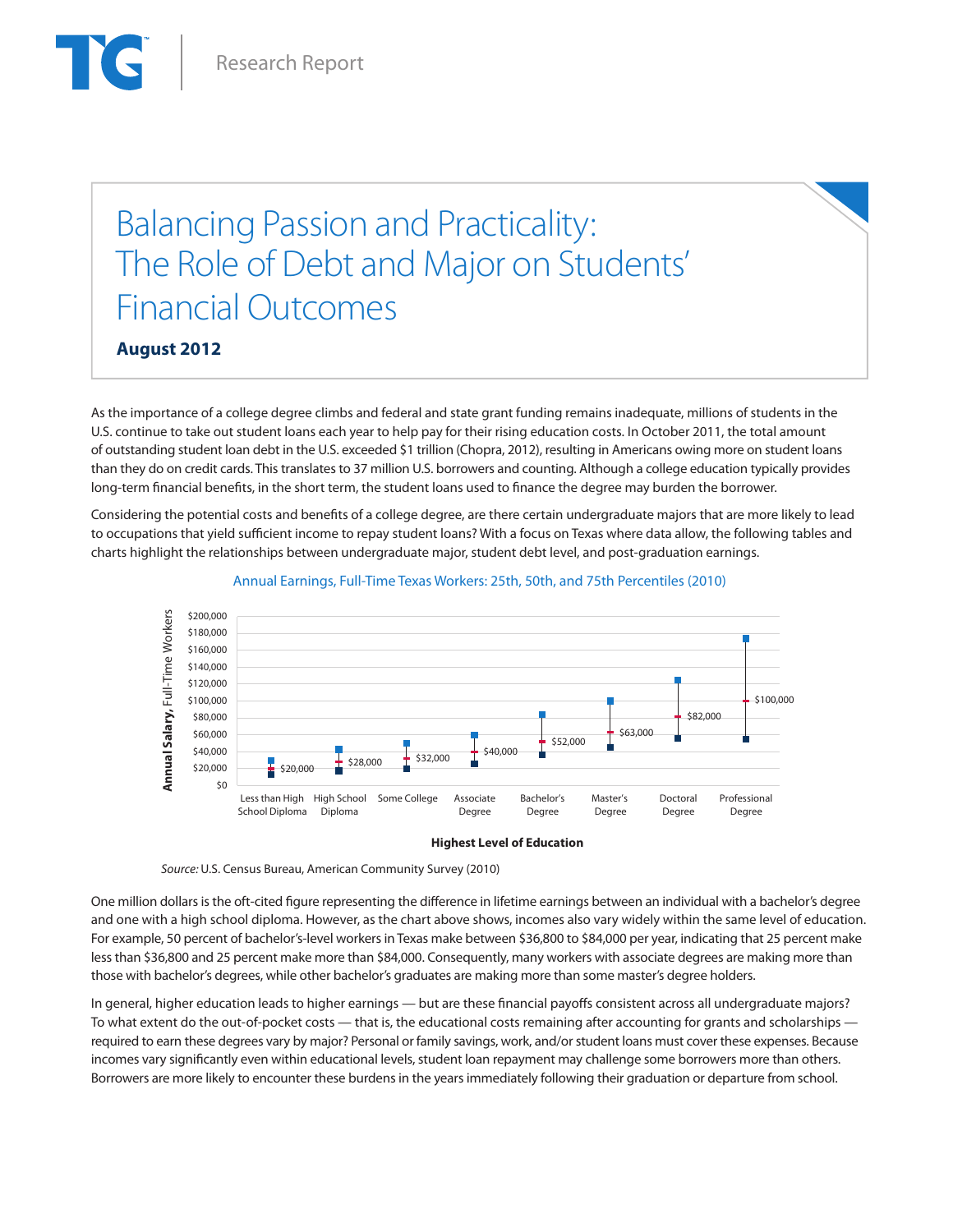## **Median Monthly Income and Student Loan Payment by Major for Bachelor's Level Workers, U.S. (2009)**

| <b>Undergraduate Major</b><br><b>Category</b> | <b>Monthly Income</b><br>after Taxes | <b>Monthly Federal</b><br><b>Student Loan Payment</b> | Debt-to-Income<br><b>Ratio</b> |
|-----------------------------------------------|--------------------------------------|-------------------------------------------------------|--------------------------------|
| Engineering                                   | \$3,250                              | \$229                                                 | 7%                             |
| <b>Computer Science</b>                       | \$2,969                              | \$265                                                 | 9%                             |
| Healthcare Fields                             | \$2,600                              | \$253                                                 | 10%                            |
| <b>Business</b>                               | \$2,364                              | \$250                                                 | 11%                            |
| Math and Science                              | \$1,682                              | \$227                                                 | 13%                            |
| <b>General Studies</b>                        | \$1,815                              | \$238                                                 | 13%                            |
| Education                                     | \$1,990                              | \$249                                                 | 13%                            |
| Social Sciences                               | \$1,625                              | \$229                                                 | 14%                            |
| <b>Humanities</b>                             | \$1,300                              | \$237                                                 | 18%                            |

*Source:* U.S. Department of Education, National Center for Education Statistics, B&B: 09 Baccalaureate and Beyond Longitudinal Study

Mark Kantrowitz (2012) and other financial aid experts recommend that student loan payments comprise no more than 10 to 15 percent of borrowers' overall monthly income. NCES data indicate that graduates from most major categories slant toward the dangerous end of this spectrum. Only engineering and computer science graduates have debt-to-income ratios under 10 percent. With a debt-toincome ratio of 18 percent, humanities majors' average monthly payments exceed the highest recommended ratio.

# **Most Popular Majors for Bachelor's-Level Graduates by Unemployment Rates and Median Wages, Texas (2010)**

| <b>Major</b>                                     | <b>Percentage of</b><br><b>Bachelor's-Level</b><br><b>Graduates</b> | <b>Unemployment</b><br>Rate | <b>Median</b><br><b>Annual</b><br><b>Income</b> |
|--------------------------------------------------|---------------------------------------------------------------------|-----------------------------|-------------------------------------------------|
| <b>Business Management</b><br>and Administration | 8.8%                                                                | 2.6%                        | \$57,000                                        |
| <b>General Business</b>                          | 5.0%                                                                | 2.6%                        | \$60,000                                        |
| Accounting                                       | 4.8%                                                                | 3.6%                        | \$68,000                                        |
| <b>Elementary Education</b>                      | 4.6%                                                                | 2.1%                        | \$44,000                                        |
| Nursing                                          | 4.2%                                                                | 1.5%                        | \$60,000                                        |
| <b>General Education</b>                         | 4.1%                                                                | 2.4%                        | \$45,000                                        |
| Marketing and<br>Marketing Research              | 3.5%                                                                | 2.5%                        | \$60,000                                        |
| Psychology                                       | 2.9%                                                                | 3.2%                        | \$42,000                                        |
| Finance                                          | 2.6%                                                                | 3.3%                        | \$65,000                                        |
| <b>Computer Science</b>                          | 2.3%                                                                | 2.8%                        | \$80,500                                        |
|                                                  |                                                                     |                             |                                                 |

*Source:* U.S. Census Bureau, American Community Survey (2010)

National Center for Education Statistics' (NCES) data suggest that the benefits of an undergraduate degree are largely dependent on the major that a student chooses. As the table to the left demonstrates, beginning bachelor's-level workers with engineering degrees make 2.5 times more per month after taxes than their humanities counterparts — \$3,250 compared to \$1,300. The science, technology, engineering, and mathematics (STEM) fields appear to outperform the humanities, social science, and education fields in terms of short-term earning potential.

Conversely, monthly student loan payments appear to be similar across undergraduate major categories, ranging only from \$227 to \$265 on average. In terms of debt-to-income ratios, net monthly incomes seem to drive the results, with lower-income graduates more likely to encounter repayment hardships than those with higher incomes.

#### **Unemployment Rates by Education Level, Texas (2010)**

| <b>Education Level</b>     | <b>Unemployment Rate</b> |  |
|----------------------------|--------------------------|--|
| High School Diploma        | 6.1%                     |  |
| Associate Degree           | 3.6%                     |  |
| Bachelor's Degree          | 3.0%                     |  |
| <b>Master's Degree</b>     | $2.3\%$                  |  |
| Doctoral Degree            | $0.9\%$                  |  |
| <b>Professional Degree</b> | $1.1\%$                  |  |

*Source:* U.S. Census Bureau, American Community Survey (2010)

While NCES data suggest that some undergraduate majors may lead to more financially favorable outcomes than others, those figures represent only those students who have found and maintained employment after graduating. In the current economy, there is greater competition for jobs, and not all graduates immediately find stable employment. However, as the American Community Survey (ACS) data in the table above shows, individuals with college degrees will typically have an easier time finding employment than those without. Though these figures are based on 2010 data, with unemployment rates continuing to fluctuate, higher levels of education will likely continue to be associated with higher rates of employment.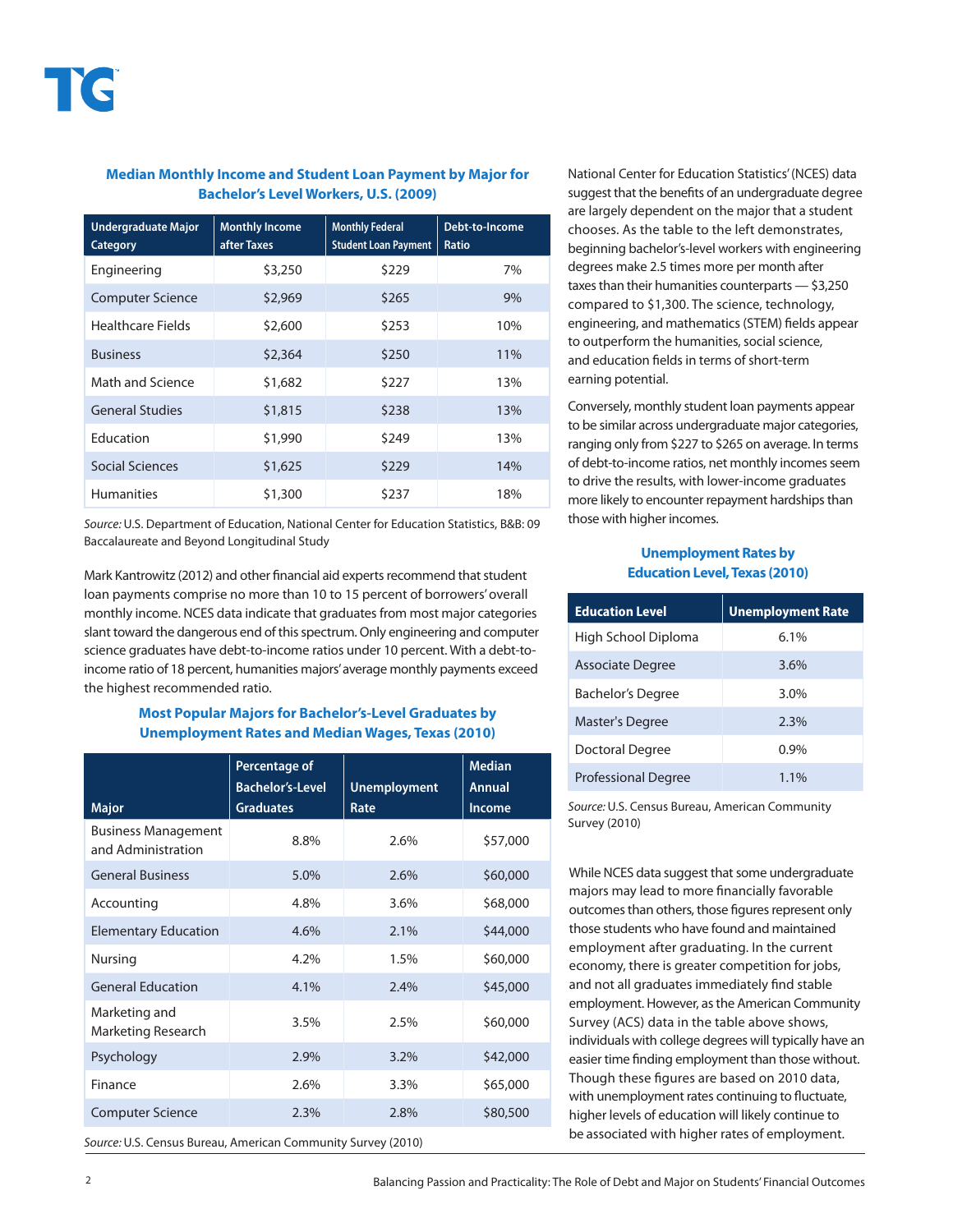

Within Texas, how do the 10 most popular undergraduate majors fare in terms of employment rates and median salaries? The ACS includes 170 majors, so the 10 majors shown in the table on the previous page are a small sample of the total range of academic fields. Of these most common majors, none has an unemployment rate above 4 percent, although accounting, psychology, and finance demonstrate rates that are higher than the average unemployment rate for bachelor's-level workers in Texas (3.0 percent).

|                                                        | <b>Median</b><br>Income for | <b>Median</b><br>Income for | Percentage    |
|--------------------------------------------------------|-----------------------------|-----------------------------|---------------|
|                                                        | <b>Bachelor's</b>           | Graduate                    | <b>Income</b> |
| <b>Occupation</b>                                      | <b>Degree</b>               | <b>Degree</b>               | <b>Boost</b>  |
| <b>Elementary and Middle</b><br><b>School Teachers</b> | \$45,000                    | \$49,450                    | 9%            |
| Miscellaneous Managers                                 | \$85,000                    | \$100,000                   | 18%           |
| <b>Registered Nurses</b>                               | \$60,000                    | \$75,000                    | 20%           |
| <b>Accountants and Auditors</b>                        | \$60,000                    | \$73,500                    | 23%           |
| Sales Representatives                                  | \$78,000                    | \$107,000                   | 27%           |
| Counselors                                             | \$32,500                    | \$51,000                    | 57%           |

**Median Annual Income Boosts from Bachelor's to Graduate Degree, Texas (2010)**

*Source:* U.S. Census Bureau, American Community Survey (2010)

Similarly, seven of the 10 majors show median salaries that exceed the state median of \$52,000 for bachelor'slevel workers; only psychology, elementary education, and general education have lower median salaries. It is worth noting that the salary figures shown in the table to the left represent workers across all stages of their careers, and therefore recent graduates are likely to make less than what is shown. Those who make considerably less could qualify for economic hardship deferments, the Income-Based Repayment plan, or forbearances, which would decrease or temporarily relieve their monthly loan payments. Nonetheless, the data indicate that many workers in Texas have selected majors that should support their ability to repay their student loans.

In order to overcome unemployment or underemployment, some bachelor's degree holders are now seeking graduate degrees. In the table below, *graduate degree* represents master's, doctoral, and professional degrees.

The occupations in this table represent some of the most common occupations reported by Texas residents. ACS data indicate that the financial benefits of an advanced degree vary greatly depending on the occupation. For counselors, the boost in median income is over 50 percent, while it remains under 10 percent for elementary and middle school teachers. Considering that a graduate degree typically requires about \$30,000 in student loans — and can often require much more — is the investment to obtain the advanced degree always worthwhile?

**Comparison of Debt-to-Income Ratios for Bachelor's and Graduate Degrees, Texas**

| <b>Occupation</b>                               | <b>Bachelor's Degree</b><br>Debt-to-<br><b>Income Ratio</b> | <b>Graduate Degree</b><br>Debt-to-<br><b>Income Ratio</b> | <b>Estimated</b><br>Lifetime Graduate<br><b>Degree Boost</b> |
|-------------------------------------------------|-------------------------------------------------------------|-----------------------------------------------------------|--------------------------------------------------------------|
| Elementary and Middle<br><b>School Teachers</b> | 8%                                                          | 18%                                                       | \$92,100                                                     |
| <b>Accountants and Auditors</b>                 | 6%                                                          | 12%                                                       | \$363,600                                                    |
| Miscellaneous Managers                          | 6%                                                          | 12%                                                       | \$408,600                                                    |
| <b>Registered Nurses</b>                        | 4%                                                          | 9%                                                        | \$408,600                                                    |
| Sales Representatives                           | 10%                                                         | 18%                                                       | \$513,600                                                    |
| Counselors                                      | 4%                                                          | 8%                                                        | \$828,600                                                    |

*Source:* U.S. Census Bureau, American Community Survey (2010)

In the previous table, elementary and middle school teachers with graduate degrees make less than \$5,000 more per year than their bachelor's-level counterparts. Factoring in the median \$30,000 student loan indebtedness, repaid over a standard 10-year period, these teachers would be netting less income — *during* that 10-year period — than they would if they had not pursued a graduate degree.

In the short term, this seems like a poor financial decision. However, over the course of a lifetime — after those teachers successfully repay their student loans — they will start to accrue the financial benefits of that graduate degree (see table above). Furthermore, if they can lower the cost of their graduate degrees through part-time work, fellowships, grants, more timely graduation, or frugal budgeting, they may be able to reap the rewards even sooner. The data strongly underscore the importance of responsible borrowing and the careful selection of major and occupation in order to reap the greatest financial benefits of higher education.